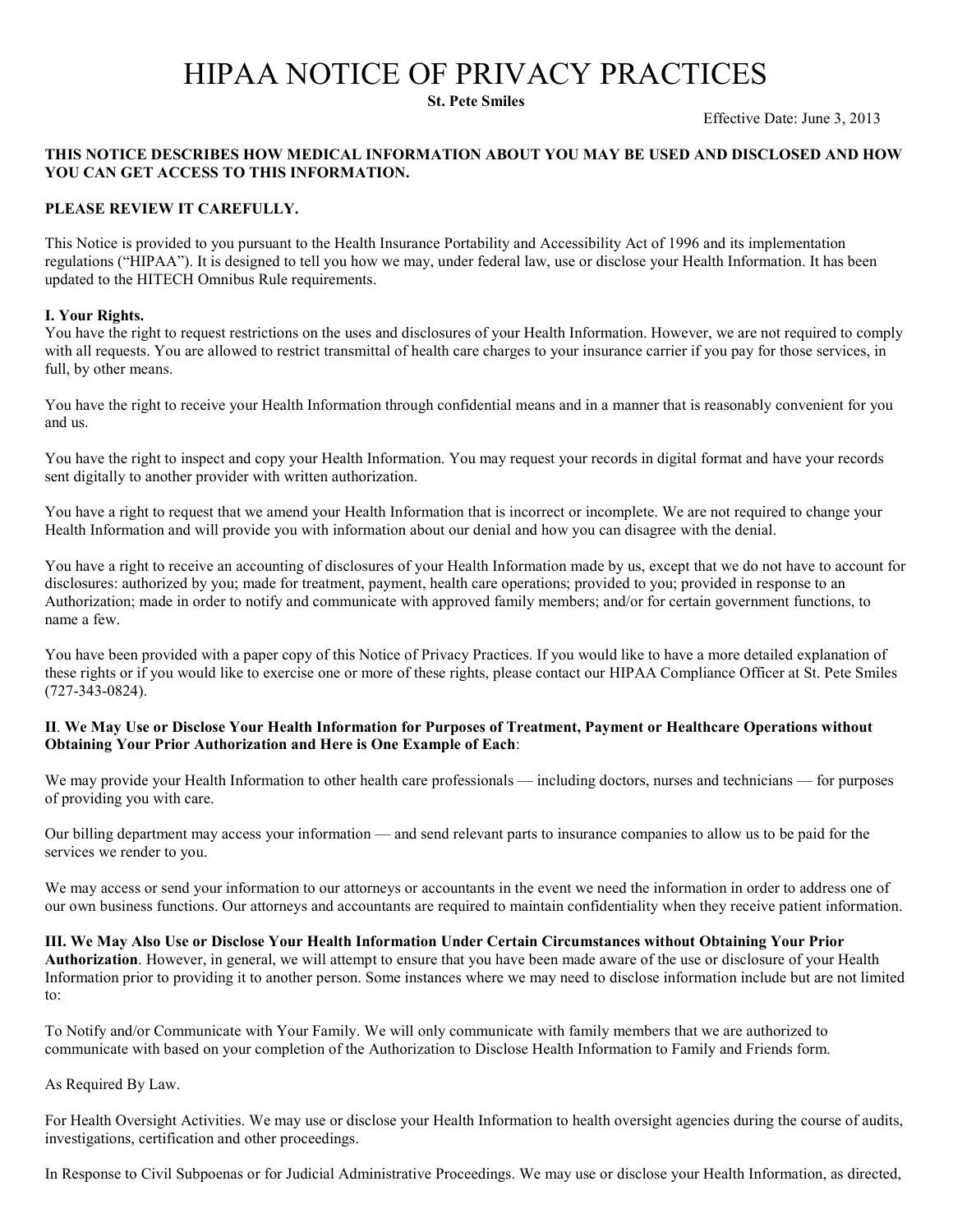in the course of any civil administrative or judicial proceeding.

To Law Enforcement Personnel. We may use or disclose your Health Information to a law enforcement official to comply with a court order or grand jury subpoena and other law enforcement purposes.

For Purposes of Organ Donation. We may use or disclose your Health Information for purposes of communicating to organizations involved in procuring, banking or transplanting organs and tissues.

For Worker's Compensation. We may use or disclose your Health Information as necessary to comply with worker's compensation laws.

**IV**. For All Other Circumstances, We May Only Use or Disclose Your Health Information After You Have Signed an Authorization. If you authorize us to use or disclose your Health Information for another purpose, you may revoke your authorization in writing at any time.

Fundraising*.* Should our practice use patient information for fund raising we will inform individuals that they have the right to opt out of fundraising solicitations and explain that process. You do have the capability to opt back in should with written notice.

• Marketing. Should our practice use patient information for marketing purposes we will first obtain your written authorization and fully explain the uses and disclosures of PHI for marketing purposes, and disclosures that constitute a sale of PHI require will require a separate written authorization.

• Use or Disclosure of Psychotherapy Notes. *Written a*uthorization is required if our practice intends to use or disclose psychotherapy notes.

*•* Breach Notice*.* All patients will be informed if there is a breach, as defined by federal rules, of their unsecured protected health information as required by the HIPAA regulations.

Right to Request Restrictions for Disclosures Related to Self-Payment. Our practice is required to comply with a request not to disclose health information to a health plan for treatment when the individual has paid in full out-of-pocket for a health care item or service and signed our "Do Not File Insurance Form".

#### **V. You Should Be Advised that We May Also Use or Disclose Your Health Information for the Following Purposes:**

Appointment Reminders. We may use your Health Information in order to contact you to provide appointment reminders or to give information about other treatments or health-related benefits and services that may be of interest to you.

Change of Ownership. In the event that our Business is sold or merged with another organization, your Health Information/record will become the property of the new owner.

#### **VI. Our Duties.**

We are required by law to maintain the privacy of your Health Information and to provide you with a copy of this Notice.

We are also required to abide by the terms of this Notice.

We reserve the right to amend this Notice at any time in the future and to make the new Notice provisions applicable to all your Health Information — even if it was created prior to the change in the Notice. If any such amendment is made that materially changes this Notice, we will send you another copy.

#### **VII. Complaints to our Practice and the Government.**

You may make complaints to our HIPAA Privacy Officer or the Security of the Department of Health and Human Services ("DHHS") if you believe your rights have been violated.

We will review all complaints in a professional manner and keep you informed of your rights as our patient.

We promise not to retaliate against you for any complaint you make about our privacy practices.

#### **VIII. Contact Information.**

You may contact us about our privacy practices or file a complaint by calling our Privacy Officer: Dr. Dewey Bracy at 727-343-0824.

You may contact the DHHS at: The U.S. Department of Health and Human Services, 200 Independence Avenue, S. W., Washington, D.C. 20201, Telephone: 202-619-0257, Toll Free: 1-877-696-6775